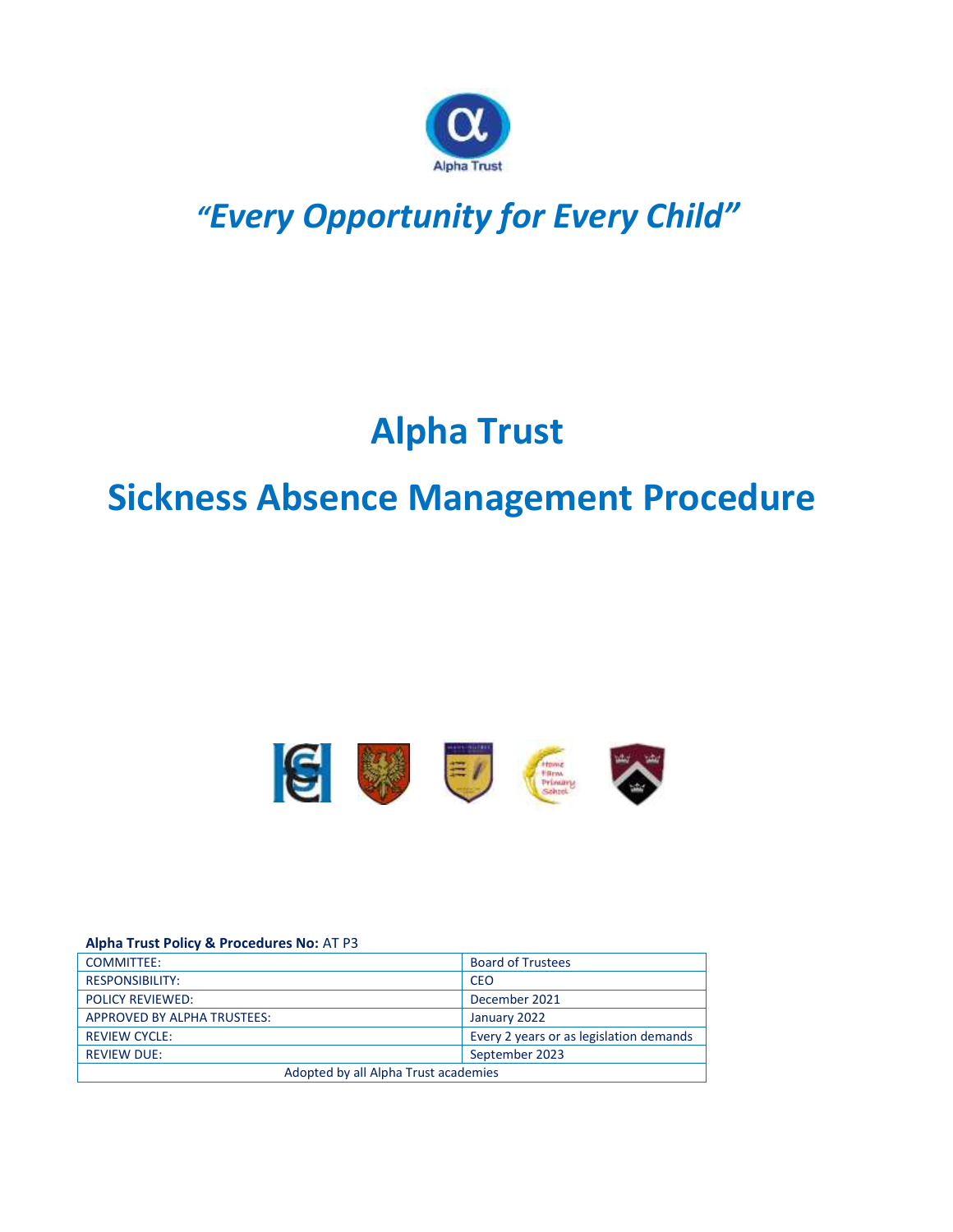

|                                                                        | <b>CONTENTS</b>                                             | Page           |
|------------------------------------------------------------------------|-------------------------------------------------------------|----------------|
| 1.                                                                     | Introduction                                                | $\overline{3}$ |
| 1.1                                                                    | <b>Policy Statement</b>                                     | 3              |
| 1.2                                                                    | Communication                                               | $\overline{3}$ |
| 2.                                                                     | Scope                                                       | $\overline{3}$ |
| 2.1                                                                    | Time off for other reasons                                  | $\overline{3}$ |
| 2.2                                                                    | Drug and alcohol misuse                                     | 4              |
| 3.                                                                     | <b>Roles and Responsibilities</b>                           | $\overline{4}$ |
| 3.1                                                                    | <b>Governance Responsibilities</b>                          | $\overline{4}$ |
| 3.2                                                                    | Specific roles & responsibilities                           | 5              |
| 3.3                                                                    | Line manager responsibilities                               | 5              |
| 3.4                                                                    | All staff responsibilities                                  | 5              |
| 4.                                                                     | The Procedure                                               | 6              |
| 4.1                                                                    | Reporting sickness absence                                  | 6              |
| 4.2                                                                    | Sickness certification                                      | 6              |
| 4.3                                                                    | Returning to work                                           | $\overline{7}$ |
| 4.4                                                                    | <b>Medical Referral</b>                                     | $\overline{7}$ |
| 4.5                                                                    | Medical suspension                                          | 8              |
| 4.6                                                                    | Reasonable adjustments                                      | 8              |
| 4.7                                                                    | Sickness Absence Recording and Data Protection              | 9              |
| 5.                                                                     | Procedure for managing frequent short term sickness absence | 9              |
| 5.1                                                                    | Informal procedure                                          | 9              |
| 5.2                                                                    | Formal procedure                                            | 10             |
| 5.3                                                                    | Appeals                                                     | 11             |
| 6.                                                                     | Long term sickness absence                                  | 11             |
| 6.1                                                                    | Referral to an Occupational Health Adviser                  | 11             |
| 6.2                                                                    | Review meetings                                             | 11             |
| 6.3                                                                    | Returning to work                                           | 11             |
| 6.4                                                                    | Formal action                                               | 12             |
| 6.5                                                                    | Appeals                                                     | 12             |
| 7.                                                                     | Ill health retirement                                       | 12             |
| 7.1                                                                    | <b>Teaching staff</b>                                       | 12             |
| 7.2                                                                    | <b>Support Staff</b>                                        | 13             |
| Appendix A: Sick Pay Allowances<br>14                                  |                                                             |                |
| Appendix B: Local Academy Procedures: Sickness Absence Reporting<br>16 |                                                             |                |

*This policy is based on the model policy for MATS from Juniper Education, formerly EES, September 2021.*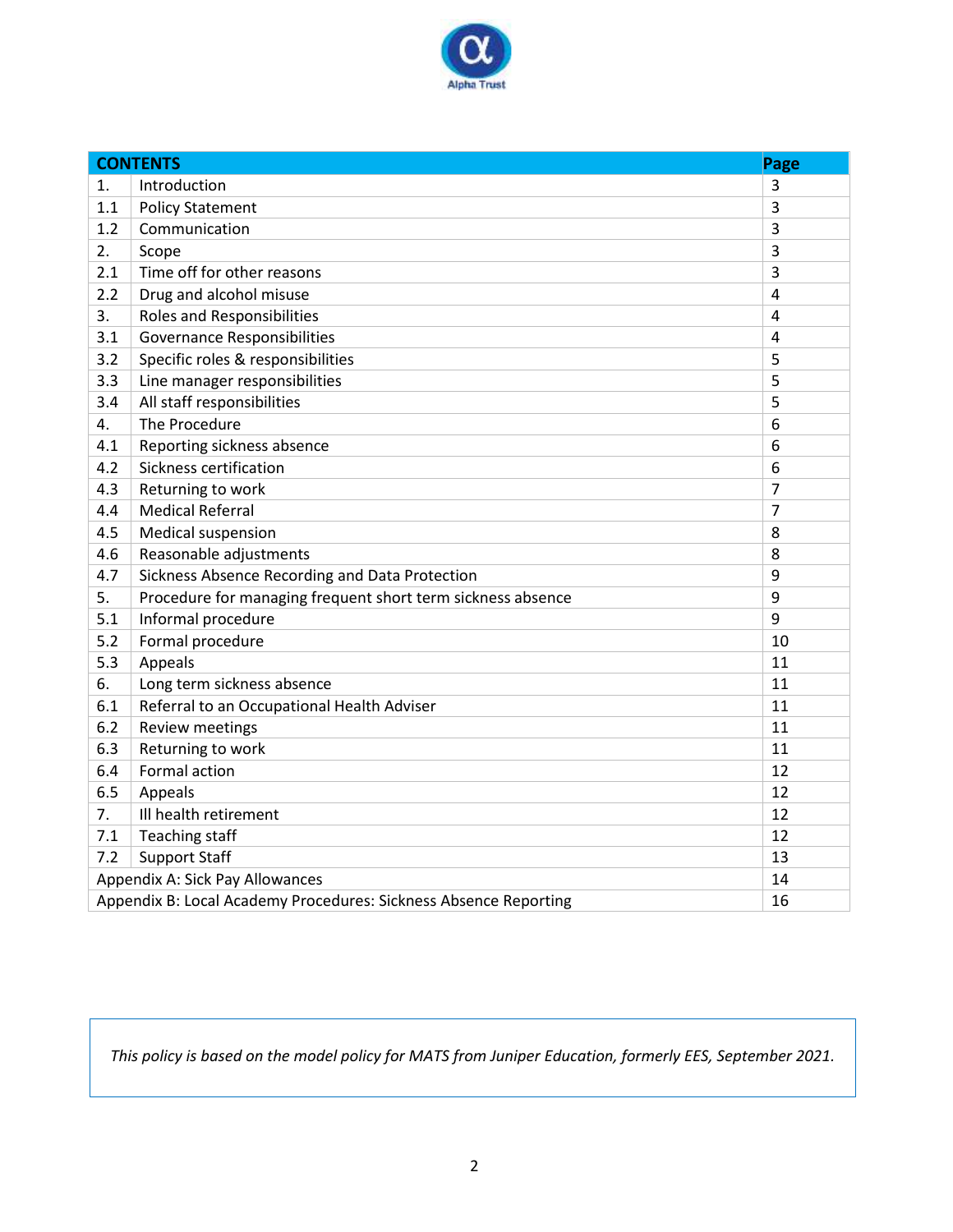

# **Alpha Trust Sickness Absence Management Procedure**

This Sickness Absence Management Policy and Procedure has been developed to assist Alpha Trust Academy leadership teams and Local Governing Boards (LGBs) in their management of sickness absence and to create a culture of attendance, underpinned by clear reporting procedures and active management and monitoring of absence throughout each Academy.

These Sickness Absence Management Procedures should be read in conjunction with the Alpha Trust Leave of Absence Policy.

# **1. Introduction**

This Procedure sets out the obligations and entitlements of employees who are absent due to ill-health and the procedures that will be followed to support and manage sickness absence.

#### **1.1 Policy statement**

The Trust Board is committed to promoting good health and wellbeing amongst its entire staff and recognises its statutory responsibilities in relation to health and safety, data protection and access to medical records regulations and the Equality Act 2010.

The sickness absence management procedure balances the needs of the Trust and its academies with the interests of individual employees. It is based on the following principles:

- To achieve a high level of attendance and minimise disruption to the operation of the Trust and its academies and additional staffing costs; and
- To provide a safe and healthy environment and treat all staff fairly and consistently and with dignity and sensitivity.

#### **1.2 Communication**

Two-way communication is expected and is key to effective absence management. Employees will be expected to keep in regular contact with their manager to provide information about their absence. The Employer will maintain contact with the employee to inform them of key work issues (where appropriate) to support the employee during the absence, and to facilitate an early return where possible.

Supportive and constructive communication and the degree thereof, will depend upon the nature of the ill health and agreed between the parties. In exceptional circumstances, where appropriate and agreed between the parties, contact may be through a third party.

#### **2. Scope**

These procedures are applicable to all Trust employees including those employed to work in individual schools within the Trust and to staff who are employed to work centrally and/or support several or all Trust academies or in its partner organisations, except those who are undergoing a probationary period. While the principles will apply to this category of staff, it may be necessary to foreshorten the procedure in keeping with the particular circumstances of employment

#### **2.1 Time off for other reasons**

Employees must not take sick leave for reasons other than their own ill health.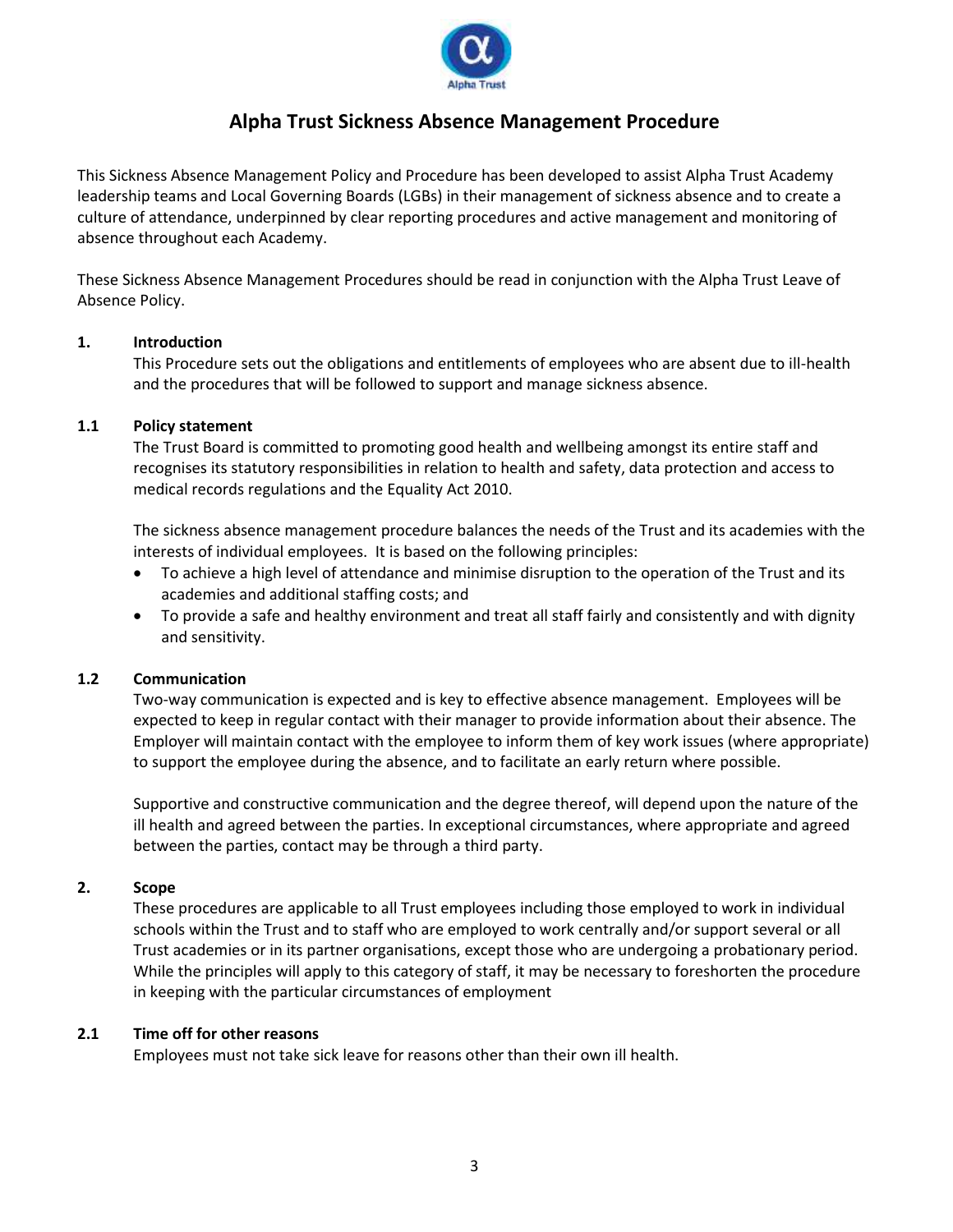

As part of its commitment to supporting the health and wellbeing of employees, the Trust has a Leave of Absence Procedure setting out the approach to leave of absence for reasons other than sickness.

Employees should normally arrange non-urgent personal medical appointments (e.g., doctor, dentist, hospital, elective procedures) outside of their normal working time wherever possible.

Incidents of failure to comply with the requirements of the sickness absence management procedure and/or the submission of false sick claims will be addressed in accordance with Alpha Trust Discipline and Dismissal Procedures (AT P5).

# **2.2 Drug and alcohol misuse**

Employees are encouraged to disclose drug/alcohol problems so that the Trust can support them. Where possible and appropriate, drug and alcohol misuse will be treated as an ill-health issue and as such will be dealt with under the sickness absence management procedure. Employees will be expected, and supported, to follow an appropriate programme of support/rehabilitation.

Employees should not arrive at work under the influence of drugs and/or alcohol or any other substance that may impair their ability to carry out their duties. If, in the reasonable opinion of the Employer, an Employee presents him/herself for work and the Employer considers they are not able to carry out their duties, this could lead to disciplinary action.

# **3. Roles and responsibilities**

# **3.1 Governance**

# **The Board of Trustees**

The Board of Trustees will ensure that all Trust schools have written sickness absence management procedures in place which align with the requirements outlined in this document.

# **The Local Governing Board (LGB)**

The LGB is responsible for minimising the disruption to the school due to the absence of its employees. They uphold the purpose of this policy by ensuring the school has procedures in place:

- to communicate expectations in relation to attendance, to all employees
- for the proper induction of new and promoted staff
- for the day-to-day management and performance management of employees
- to provide appropriate support for an employee suffering from ill health through normal day-to-day supervision
- to monitor and review procedures to ensure that sickness absence is recorded accurately
- to monitor and review procedures to ensure that they are implemented in a timely, fair and consistent manner
- to monitor and review procedures to ensure that they are effective
- to monitor and take appropriate actions to reduce absence levels where appropriate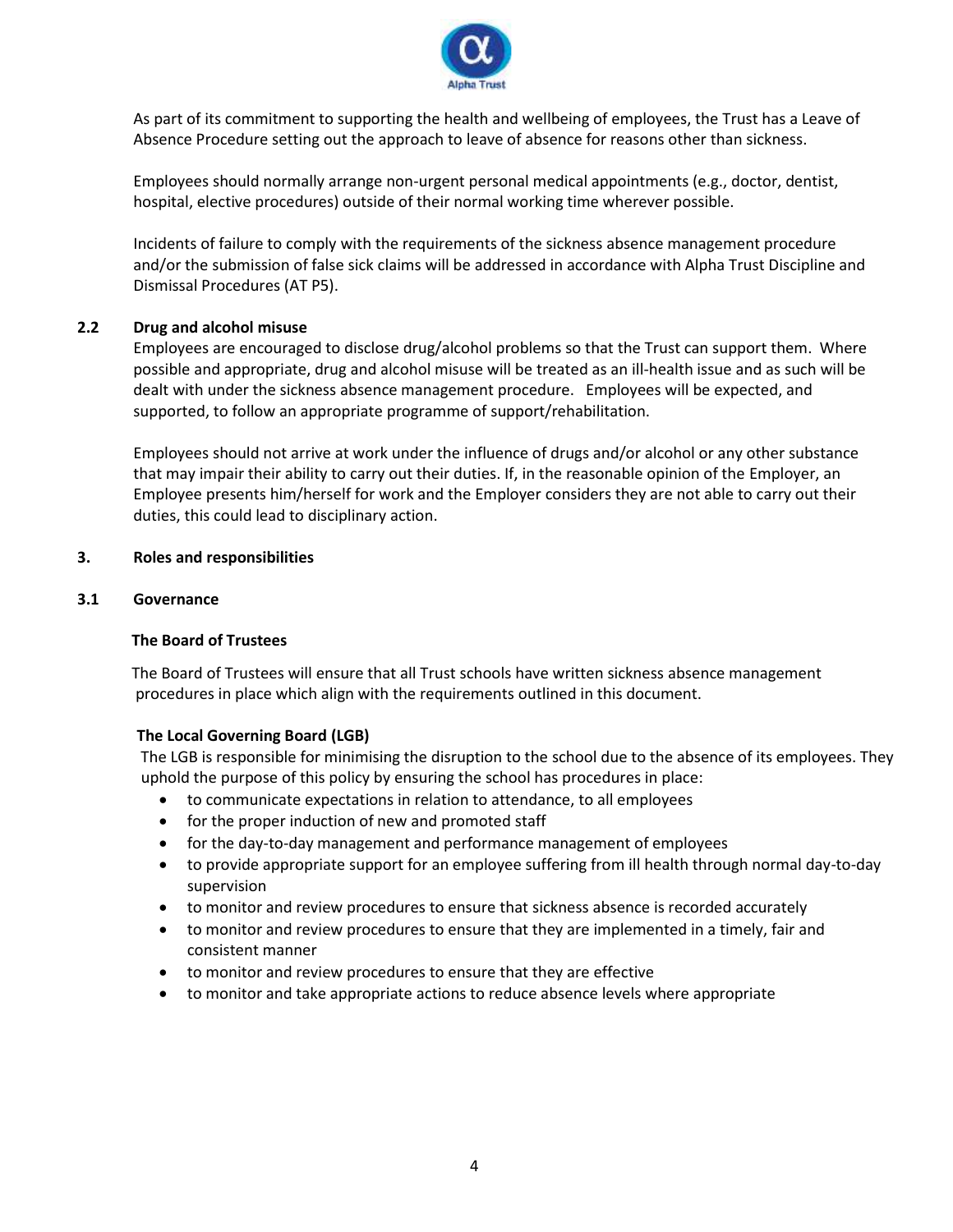

# **3.2 Specific roles and responsibilities.**

| <b>Employee</b>         | <b>Manage procedure and make</b><br>initial decisions <sup>1*</sup> | <b>Hear appeal</b>       |
|-------------------------|---------------------------------------------------------------------|--------------------------|
| School Employee         | Line Manager                                                        | Principal                |
|                         | Senior Manager                                                      | CEO                      |
|                         | Head of School/Associate Head                                       | Panel of Trustees and/or |
|                         | Principal                                                           | Governors                |
| Principal               | CEO                                                                 | Panel of Trustees and/or |
|                         | Deputed Governor (from LGB or                                       | Governors                |
|                         | Trust Board)                                                        |                          |
| Trust Employee (Central | Line Manager                                                        | <b>CEO</b>               |
| Services)               | Senior Manager                                                      | <b>Trust Panel</b>       |
|                         | CEO                                                                 |                          |
| <b>CEO</b>              | Deputed Trust Board member                                          | <b>Trust Panel</b>       |

Note 1: The term "Principal" is used to identify the person with responsibilities of headship within each school, who may be referred to locally as Executive Principal, Principal, Headteacher, Head of School.

# **3.3 Line managers**

# **It is the responsibility of the relevant line manager to:**

- Ensure that full attention is given to staff health, safety and welfare and to develop systems of work to minimise ill health and consequent absence
- Ensure that pre-employment health checks have been carried out by relevant school personnel
- Monitor and regularly review levels of absence and take action as appropriate
- Ensure employees are aware of absence management procedures, including reporting requirements
- Implement the absence management procedures fairly, sensitively and confidentially
- Alert senior school managers with the relevant responsibility, to any issues relating to warnings and dismissals.

# **3.4 All staff**

# **It is the responsibility of all staff to:**

- Safeguard and maintain their own health and attend work for work when fit to do so
- Comply and co-operate with the absence management procedure, including the sickness absence reporting procedures
- Inform their line manager as soon as practicable of any health issues including the effects (including that of medication), prognosis and developments that impact on their ability to perform their normal duties and update the school on a periodic basis in line with school procedures and this policy.
- Ensure medical advice and treatment, where appropriate, are received as quickly as possible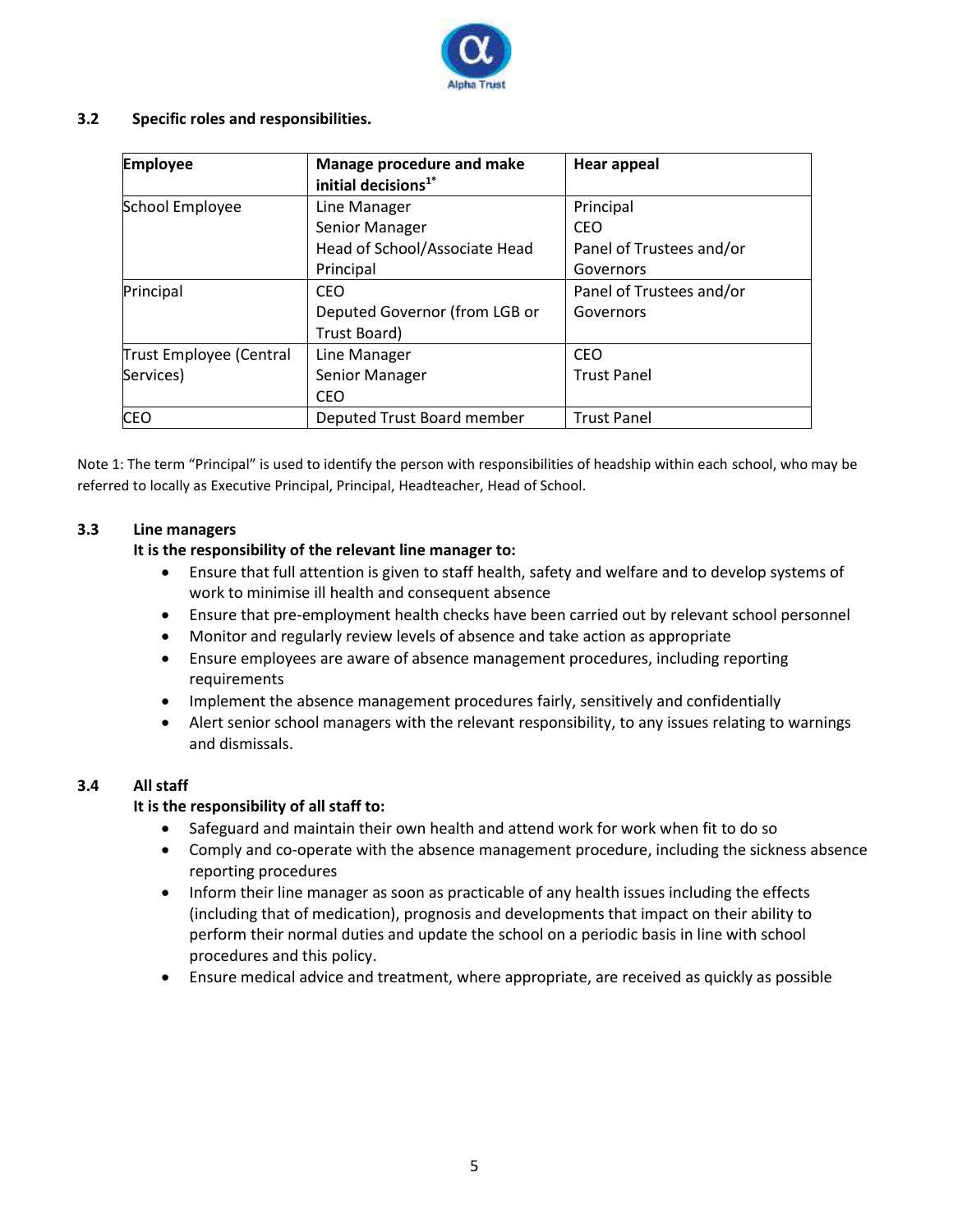

## **4. The procedure**

**4.1 Reporting sickness absence** 

#### **4.1.1 When and to whom to report sickness absence**

## **Appendix B contains each Alpha Trust Academy's local absence reporting procedures.**

Each individual Trust school / employer has its own local sickness absence reporting arrangements, which should be well known to its employees. Failure to follow the local reporting arrangements could result in the absence being recorded as unauthorised. Failure to comply with the reporting and certification procedures may result in loss of sick pay; persistent failure to comply may result in disciplinary action.

The information that should be reported by the employee is given below in section 4.1.2.

Further contact must be made on subsequent days as agreed with the relevant manager. Regular contact must be maintained to inform about progress and likely duration of absence.

If the absence is due to an accident or injury sustained during the course of work duties, this must be reported and recorded through the accident reporting procedure.

#### **4.1.2 What to report**

When making contact, the employee is responsible for reporting the following information:

- The nature of the illness and its likely duration
- Any work matter that needs attention during the absence
- When the illness commenced
- If the absence results from an accident at work, details of the person to whom the accident was initially reported.

#### **4.1.3 Sickness and annual leave / closure periods**

Where an employee falls sick during a period of planned annual leave, on a bank holiday or during a closure period, they must report the sickness immediately or as soon as contact can be made with the school, or Alpha Trust, employer. Normal certification requirements apply during these periods. Statutory annual leave entitlements continue to accrue during periods of sickness.

Where an employee who works 52.14 weeks is on a period of certified long term sick leave and they wish to take a period of annual leave they must follow normal notice requirements for requesting the period of leave. If the period of annual leave is approved, the employee's period of sickness will be interrupted by the period of annual leave and will resume once the period of annual leave has concluded. Employees will receive their normal pay for periods of annual leave and will revert to the appropriate level of sick pay thereafter.

#### **4.2 Sickness certification**

Self-certification and Doctors' Fit Notes must be provided in accordance with statutory and contractual requirements below. These timescales do not remove the requirement on all employees to continue to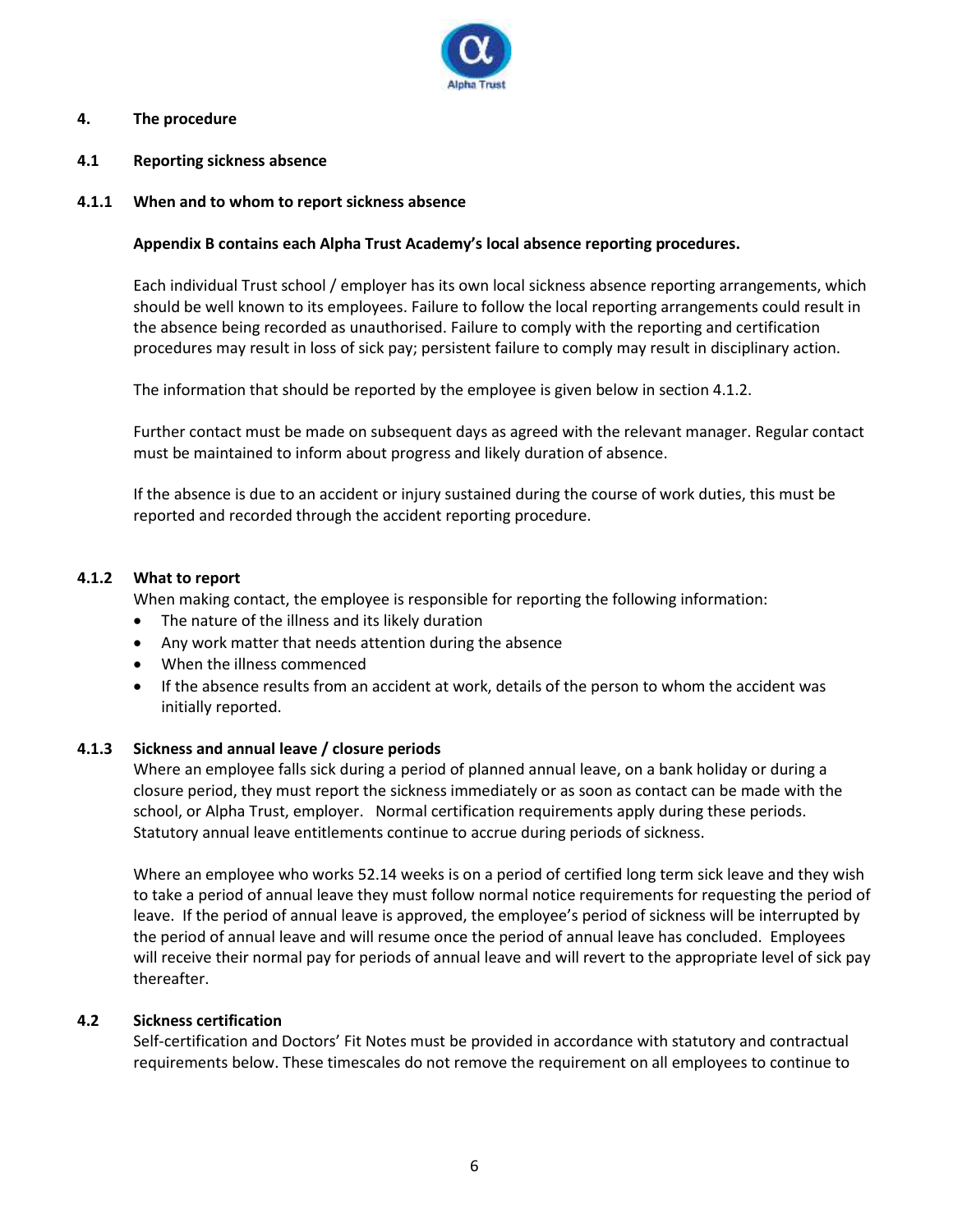

notify/report absence in line with the arrangements set out in this procedure and in the relevant local sickness absence reporting procedures.

#### **4.2.1 Local Government Services and other support staff**

Day 1-7 A self-certification form Day 8 onwards – Fit Note

# **4.2.2 Teaching Staff**

Day 4-7 A self-certification form Day 8 onwards – Fit Note

# **4.3 Returning to work**

Where practicable, one day's notice should be given of fitness to return to work.

An employee will be expected to return to work immediately following the expiry of a Fit Note, unless a new note is obtained. It is open to an employee to return to work before the expiry of a Fit Note if they, and their manager, consider this appropriate. An appropriate risk assessment may be completed in these circumstances.

Where a Fit Note recommends a phased return to work, the school/Trust employer will endeavour to accommodate the arrangements set out in the Fit Note. In the event that the school/employer is unable to accommodate the phased return or any element of it, this will be discussed with the employee prior to their return to work and any alternative arrangements will be agreed and confirmed in writing. Phased return periods will not normally exceed a period of 6 weeks (see 4.6 below regarding reasonable adjustments) The employee will be notified of the arrangements relating to their pay during the period of phased return (see Appendix A for further information).

# **4.3.1 Fitness to return to work during a closure period or planned annual leave**

Where an employee is unwell prior to a closure or during a period of planned annual leave becomes fit to return to work they must inform their manager as soon as practicable.

# **4.3.2 Return to work meeting**

A return to work meeting will normally be conducted by the line manager as soon as possible following an employee's return to work following any period of absence. The purpose of this meeting is to discuss the period of absence, update the employee on work related matters and to identify any additional support that may be required

# **4.4 Medical referral**

As appropriate, a referral to an Occupational Health Adviser may be required where an employee's absence or other issues indicate a potential health concern. In these circumstances, the employee will be advised of the process and the reasons for the referral. The purpose of the referral is to explore options to support the employee to minimise absence.

In certain circumstances, particularly those involving stress or depression, a referral may be made sooner, usually after 2 weeks absence, as early intervention may increase the chance of a successful return to work.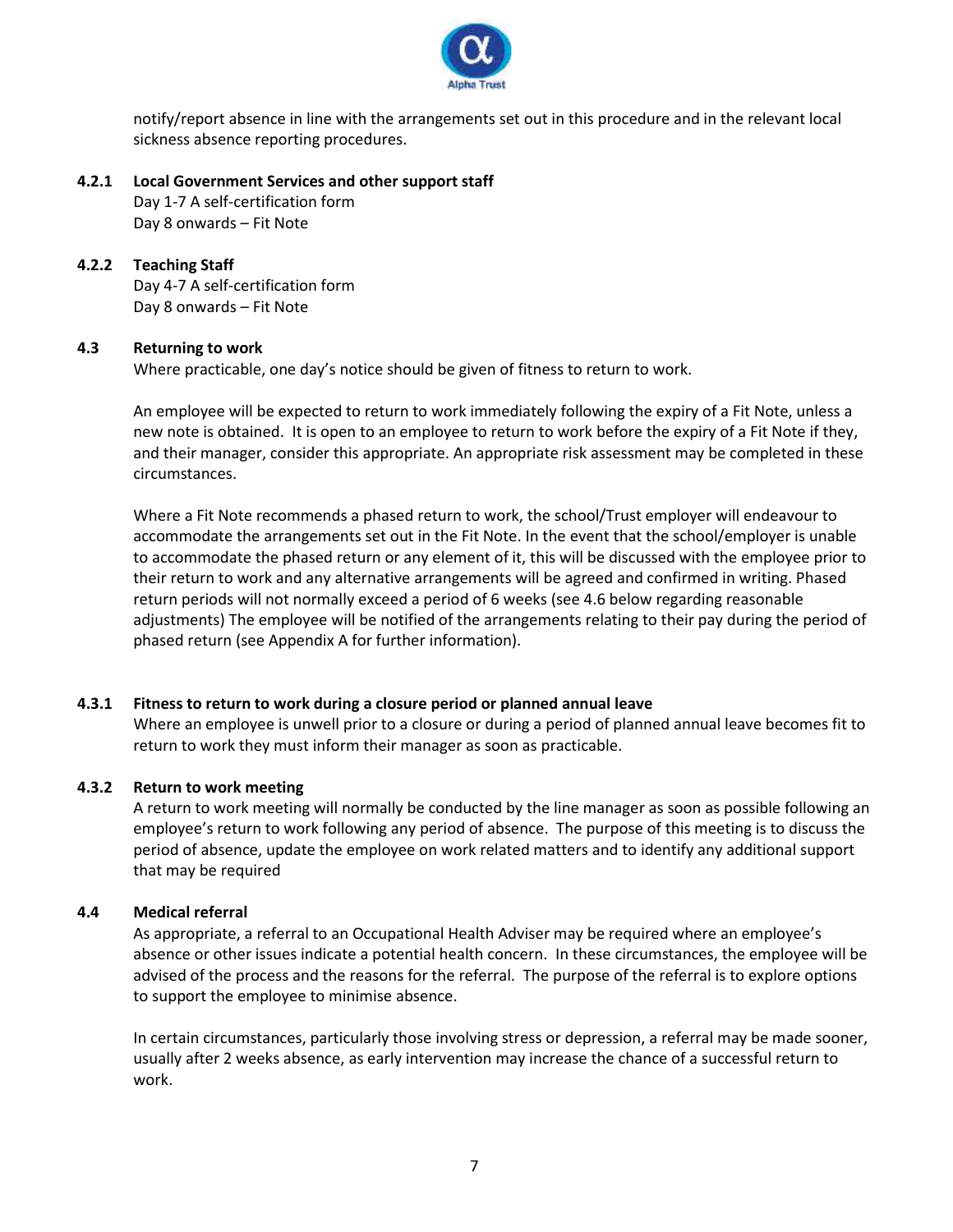

# **4.4.1 Co-operating with a referral to an Occupational Health Adviser**

Employees are obliged to attend appropriate appointments with an Occupational Health Adviser. Where an employee refuses to consent to the Occupational Health Adviser contacting their GP, decisions, which may have implications for their future employment, will be taken on the basis of the information available at the time.

# **4.5 Medical suspension**

In certain circumstances, where it is felt that an employee is not fit to attend work, the Executive Principal/Principal/Headteacher/Head of School or Chair of Governors may suspend an employee on medical grounds. Any such suspension will be on full normal pay.

Normal pay may be sick pay where the period is covered by a Doctor's Fit Note. Suspension will be lifted, by the Trust Board, where appropriate, only after advice has been sought from an Occupational Health Adviser.

# **4.6 Reasonable adjustments**

An important element of managing health and disability issues is the need to explore reasonable adjustments/alternative employment, and these options will be discussed with employees as part of the general management of ill health matters and /or in the light of any medical recommendations as necessary with a view to facilitating continued employment suspension and/or an early return to work. Reasonable adjustments may include:

- Phased return to work/amended hours (e.g. reduced hours following return to work and a gradual increase back to full contractual hours after a period of time or a temporary reduction in hours/days worked)
- Amended Duties
- Workplace Adaptions

Adjustments to facilitate an early return to work will be for a limited period which will be specified and which will usually not exceed 6 weeks. In other circumstances longer term or permanent contractual or other adjustment may be made.

While every effort will be made to accommodate the advice on Fit Notes or from Occupational Health Advisers, it is not legally binding and it will be for the employer in discussion with the employee, to determine what adjustments if any are appropriate and possible.

Where reasonable adjustments (including a phased return) cannot be accommodated the employee will be deemed to be off sick for the duration of the Fit Note. It is not necessary for an employee to obtain a new Fit Note until the expiry of the original.

# **Disabled employees**

Where an employee gives as the reason for absence an underlying health issue that could amount to a disability under the Equality Act 2010 (which includes both physical and mental impairments), the employee's manager should seek HR/Occupational Health advice before implementing this procedure. Managers should be aware that the employer is under a duty to make reasonable adjustments for disabled employees. The legal definition of a "disability" is wide and managers should seek advice from their HR/legal advisers as to whether an employee falls within this definition.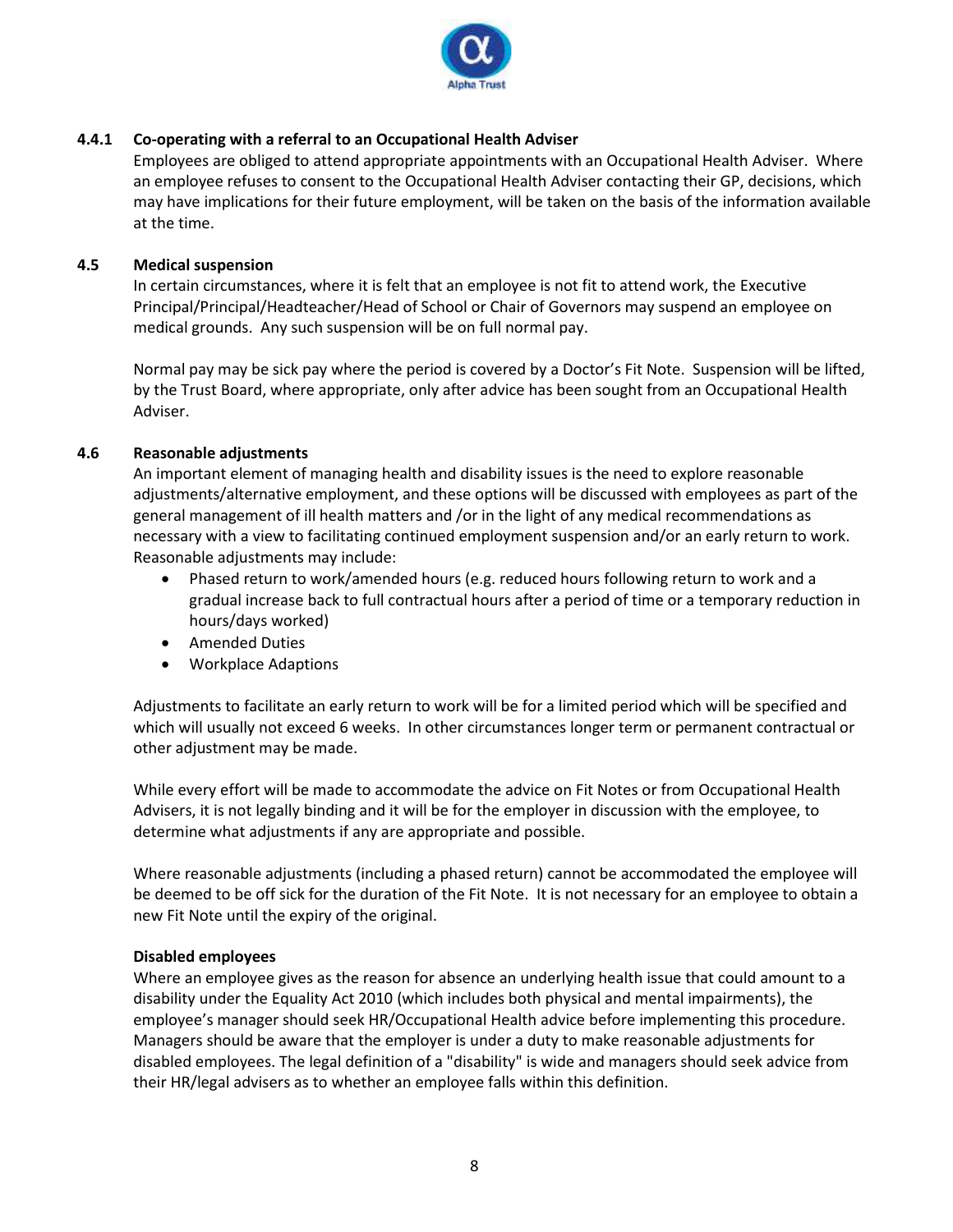

# **4.7 Sickness absence recording and data protection**

Fit notes provided by employees will be copied for school/employer HR records and the original will be returned to the employee. Copies of self-certificates, Fit Notes and return to work forms will be held on employees' personal files in accordance with Data Protection requirements.

Where medical advice is sought on an employee, obligations under the Access to Medical Reports Act 1988 and current data protection legislation will be met. In particular, the school/ Trust employer will ensure that it obtains the employee's consent before seeking a medical report from the employee's own doctor or from Occupational Health Advisers. The school/ Trust employer will not share any information relating to an Occupational Health referral or report with the school/Trust employer's HR advisers without seeking the employee's prior written consent.

Any medical/health information concerning employees collected as part of this procedure will count within the "special categories of personal data" and as such will be kept confidential and stored securely in line with local GDPR policies and procedures. Any personal data collected/recorded in line with this procedure will only be processed in line with the local data protection policy/policy on processing special categories of personal data. In particular, managers will only record personal information required to manage sickness absence under this procedure and will only keep such information for as long as necessary.

# **5. Procedure for managing frequent short term sickness absence**

The following procedure will apply where an employee's level of absence causes concern.

Normally, this will be when the following triggers have been reached, although individual employee's absence records will be considered on a case-by-case basis:

- Three periods of absence in two consecutive half terms, or
- Unacceptable regular patterns of absence, for example regular Monday or Friday absence.

Where the absence is wholly or partly for a disability-related reason the trigger points referred to above may need to be modified as appropriate to take account of the employee's disability and other adjustments to the procedures set out in this policy may be necessary.

# **5.1 Informal procedure**

# **5.1.1 Informal stage**

The relevant line manager will address each individual period of absence at a relevant return to work meeting. Once the employee's absence level reaches the trigger point, having regard to the reasons for absence, the employee may be invited to attend an informal absence review meeting. At this meeting:

- An action plan will be agreed (including setting an appropriate target for attendance and referral to Occupational Health where appropriate)
- A monitoring period will be set e.g. one term/two consecutive half terms
- The employee will be alerted that they may enter formal process if no / insufficient improvement

As soon as possible, following the informal absence review meeting, the employee will be given a written record of the key points and any action agreed.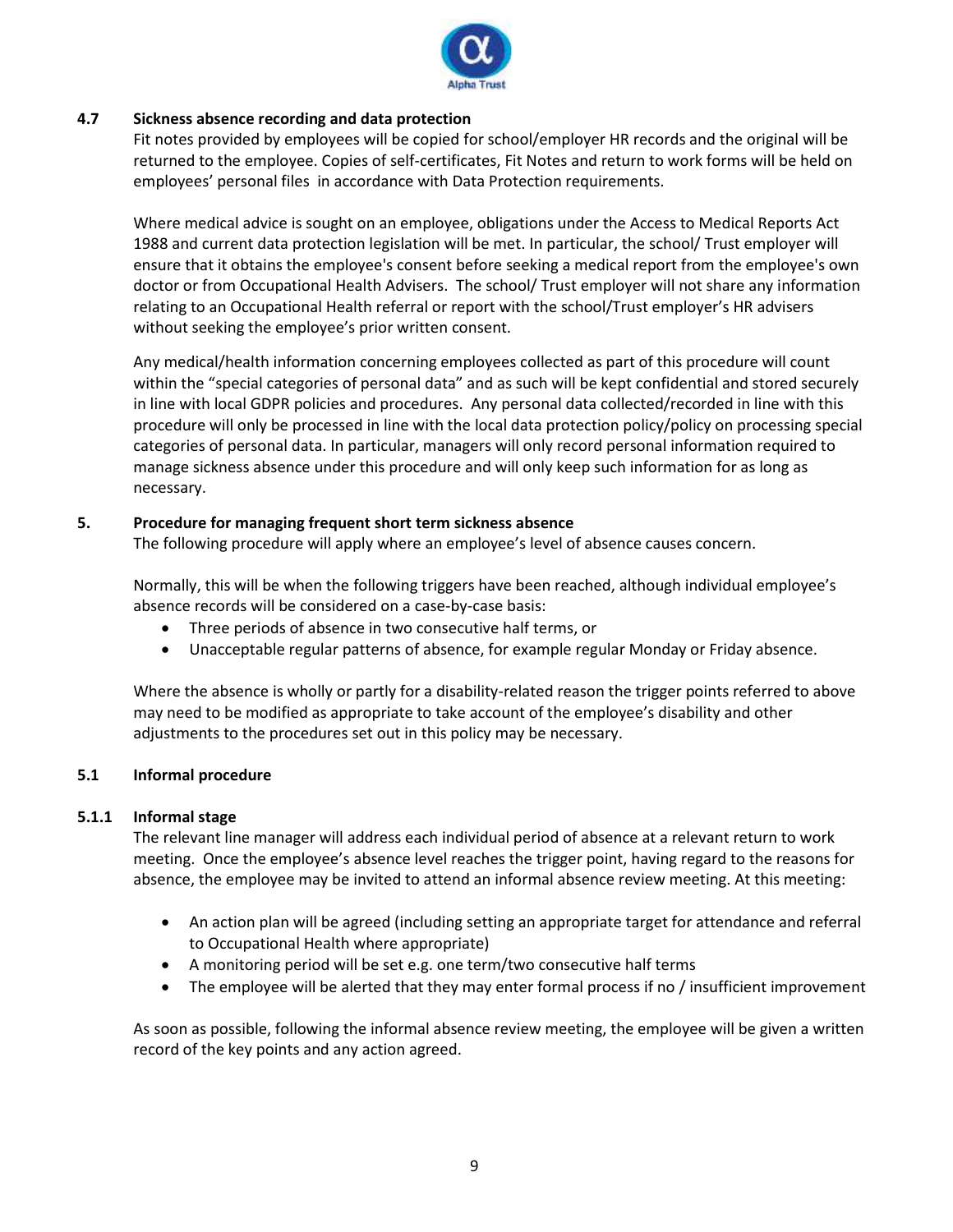

If the employee's attendance does not improve or deteriorates during the monitoring period, at the end of the monitoring period (or earlier if deemed appropriate) the line manager will consider whether to enter the formal procedure (see 5.2 below).

# **5.2 Formal procedure**

# **5.2.1 Formal absence review meeting**

If an employee's attendance record does not improve, is not sustained or deteriorates at the end of the monitoring period (or earlier if deemed appropriate), the formal procedure will commence and they will be required to attend a formal absence review meeting with their relevant school line manager (or governors/Trustees if relevant). The employee will be given at least 5 working days written notice of the hearing and this will include the right to be accompanied by a trade union representative or work colleague. The employee should make every effort to attend this hearing and may make written and verbal representations.

The purpose of the formal absence review hearing is to:

- Review and discuss key issues relating to the employee's persistent/patterns of short-term absence and their failure to meet the targets set for attendance within the required timescales
- Identify appropriate support, guidance and monitoring systems
- Consider whether it is appropriate to issue a warning and set further targets for attendance

Where a warning has been issued, the employee will be notified of their right to appeal.

Within 5 working days of the formal absence review hearing, the employee will be notified in writing of the outcome of the hearing. Notes of the meeting will also be provided as soon as possible after the hearing.

Following the first formal absence review hearing, where a first warning has been issued, the employee will be required to attend interim review meetings.

- If, during the period of the warning, the employee's attendance improves to the required levels the formal process will conclude on the expiry of the warning.
	- If any subsequent periods of absence (which reach the trigger point) occur within 12 months of the expiry of the warning, the procedure will normally be resumed at the formal stage.
- Where absence levels do not improve or they deteriorate during the life of a final warning, a further hearing (s) may be held, the outcome of which will could be a further warning and subsequently dismissal.
	- Where dismissal is a possible outcome, the hearing will be conducted by the Executive Principal/Principal/Headteacher/Head of School or Chair of Trustees or Chair of Governors, following the Alpha Trust Discipline and Dismissal Procedures (AT P5)
	- Warnings/dismissal under this procedure will normally be on the grounds of lack of capability due to ill-health.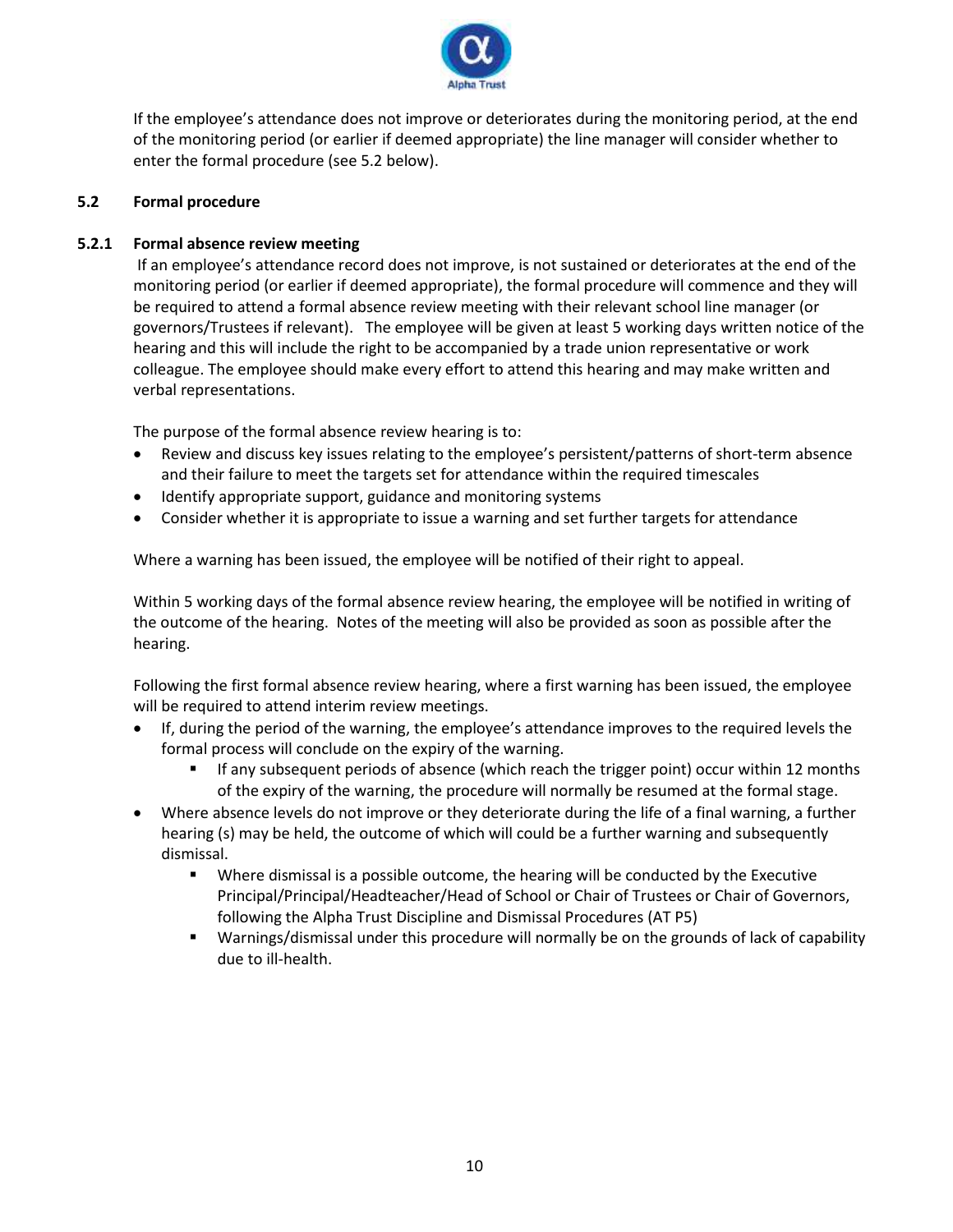

# **5.3 Appeals**

The employee will have the right of appeal against any formal sanctions/dismissal. Such an appeal must be made in writing, clearly setting out the grounds, to the Executive Principal/ Principal/ Headteacher/ Head of School within 5 working days of receipt of the written notification of the outcome of the hearing,

Employees may be asked for clarification of the grounds for their appeal where this is not clear.

An appeal hearing will be convened without undue delay. The decision of the Appeal Committee is final, subject to the employee's rights at law.

The Appeal procedure will be the same as the hearing procedure (see 5.2.1).

# **6. Long term sickness absence**

Where an employee is on long-term sickness absence (usually defined as absence for 4 weeks or more), the following procedure will apply.

Where the absence is wholly or partly for a disability-related reason the procedure set out below may need to be modified as appropriate, to take account of the employee's disability and the duty to make reasonable adjustments. Further advice and guidance should be sought from HR specialists and/or Occupational Health Advisers.

# **6.1 Referral to an Occupational Health Adviser**

It will normally be appropriate to make a referral to an Occupational Health Adviser after 4 weeks of the absence depending on the nature of the illness, to provide information about the employee's long-term prognosis and to explore options to facilitate an early return to work where appropriate. In certain circumstances, particularly those involving stress or depression, a referral may be made sooner, usually after 2 weeks absence, as evidence suggests that early intervention increases the chance of a successful return to work.

Subsequent referrals will be made as and when required, including prior to any formal hearing

# **6.2 Review meetings**

Following a referral to an Occupational Health Adviser, the manager will arrange to meet with the employee to discuss the on-going absence. The purpose of the meeting will be to discuss the long-term prognosis and any strategies which may support the employee's return to work.

Depending on the nature of the ill health, and the prognosis, further such meetings may take place.

A written record will be made of the key points of any meetings and any action agreed and this will be shared with the employee.

# **6.3 Returning to work**

Where an employee becomes fit to return to work, the line manager will normally arrange a reintegration meeting with them before their return to work. This meeting will normally be informal and its purpose will be to support the employee's return to work.

It will sometimes be necessary to make alternative working arrangements and/or consider redeployment, on a permanent or temporary basis, to facilitate an employee's return to work.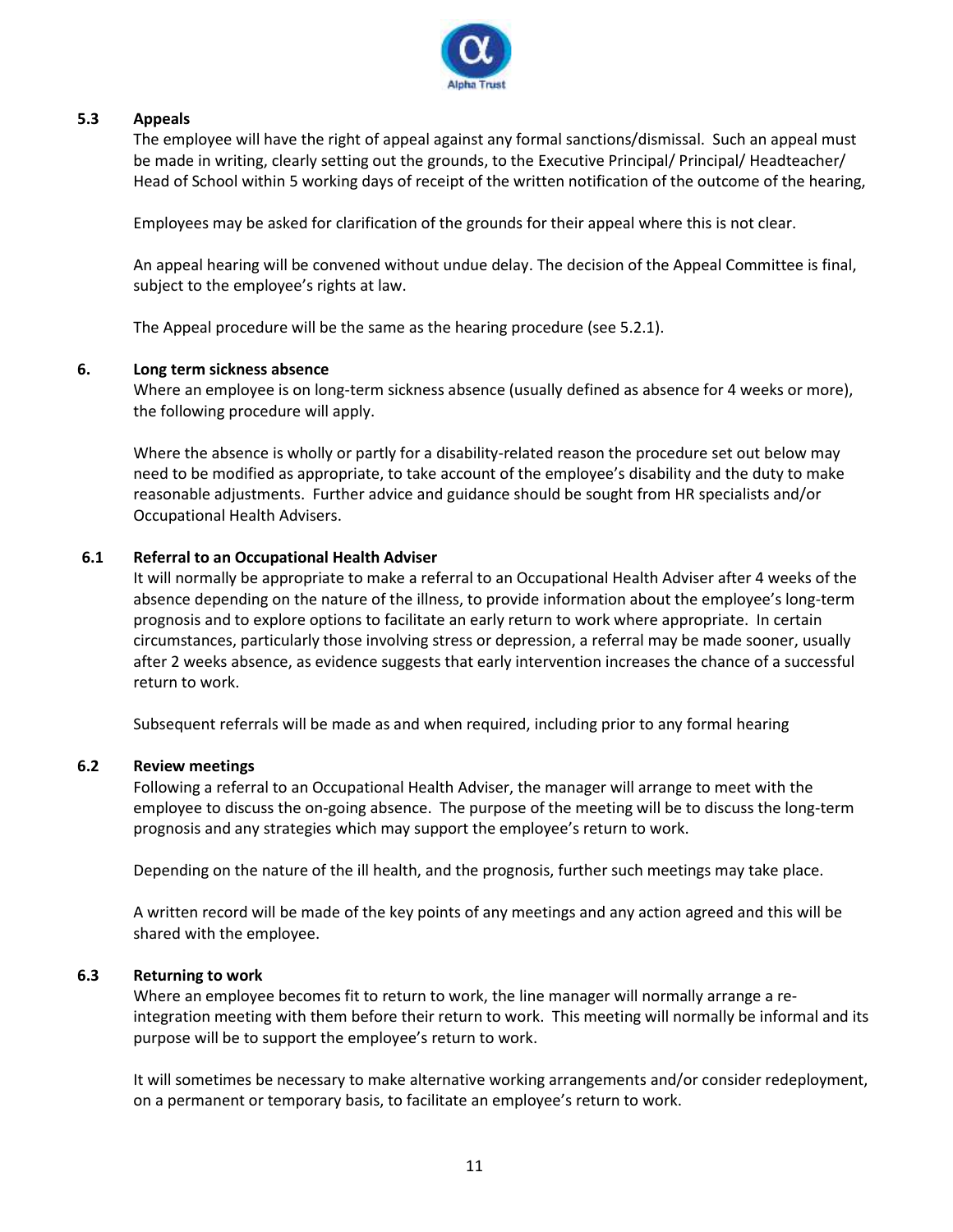

Such issues will be discussed between the line manager and the employee (and trade union representative and HR Consultant as appropriate). Agreed arrangements will be confirmed in writing.

#### **6.4 Formal action**

At an appropriate stage (usually, but not exclusively before 12 months absence), the employer may consider that the absence is no longer sustainable. This may also be the case where there have been repeated long term absences.

In this case, suitable alternative employment options and ill health retirement (where the employee in the Pension Scheme) will be explored where appropriate,

Where these options are not available, the matter may be considered at a formal hearing with the Executive Principal/ Principal/ Headteacher/ Head of School (or Governors or Trustees as appropriate), the outcome of which could be the termination of employment on the grounds of lack of capability due to ill-health.

The employee will be given at least 5 working days written notice of the hearing and this will include the right to be accompanied by a trade union representative or work colleague. The employee should make every effort to attend this hearing and may make written and verbal representations. Where an employee's health prevents their attendance, the hearing may proceed in their absence and full account will be made of any written representations and/or presentations made on their behalf by their chosen representative.

The employee will be notified in writing of the outcome of the hearing within 5 working days. The notification will include notice where a decision is made to dismiss (and will specify any entitlement to pay during this period) and details of the right of appeal.

Notes of the meeting will also be provided as soon as possible after the hearing.

#### **6.5 Appeals**

The employee will have the right of appeal against dismissal. Such an appeal must be made in writing, clearly setting out the grounds, to the Executive Principal/ Principal/ Headteacher/ Head of School, within 5 working days of receipt of the written notification of the outcome of the hearing. Employees may be asked for clarification of the grounds for their appeal where this is not clear.

An appeal hearing will be convened without undue delay. The decision of Appeal Committee is final, subject to the employee's rights at law.

The Appeal procedure will be the same as the hearing procedure (see 6.4).

# **7. Ill health retirement**

An employee who is in the Local Government or Teachers' Pension Scheme may apply for Ill Health Retirement.

#### **7.1 Teaching staff**

A teacher may make an application for ill health retirement at any time. The application must be supported by medical evidence. This will ideally be provided by the employer's Occupational Health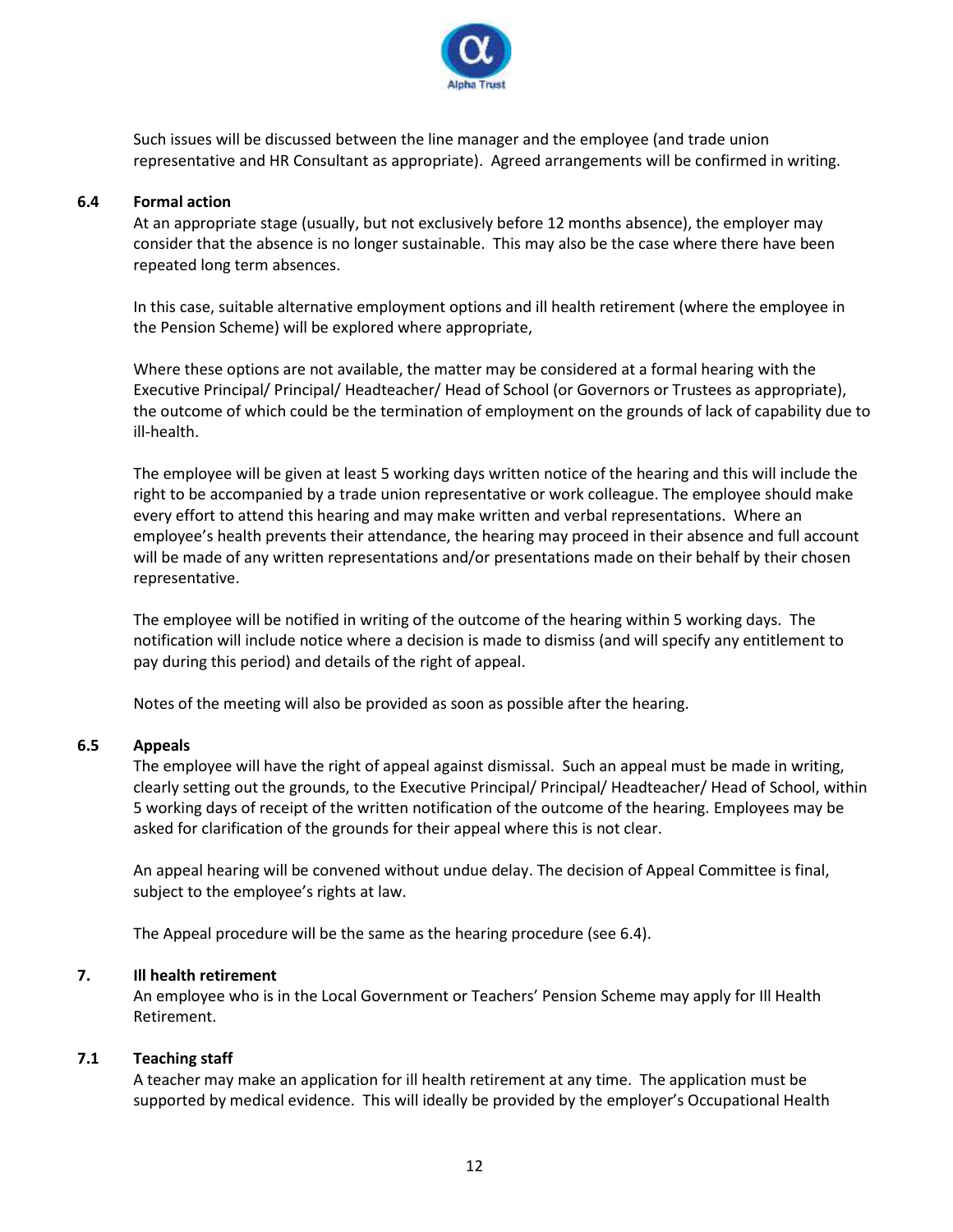

Service where they have been seen recently, but may be provided by an employee's GP/specialist. The decision to grant ill heath retirement rests with 'Teachers' Pensions'.

## **7.1.1 There are two levels of benefit:**

- Partial Incapacity Benefits (PIB) where an employee is deemed to be unfit to continue teaching, but fit to undertake other employment
- Total Incapacity Benefit (TIB) where the employee is considered unfit for any employment. Different benefits apply to each type of retirement.

# **7.1.2 Date of retirement**

If an employee is deemed unfit by Teachers' Pensions, the last day of service must be agreed as soon as possible under the Regulations and normal contractual notice periods cease to apply.

#### **7.2 Support Staff**

In order to qualify for ill health retirement benefits, an Occupational Health Adviser is required to sign a Certificate of Permanent Incapacity indicating that the employee is permanently incapable of continuing in their role. The employer will then determine whether ill health retirement is appropriate in the light of the Ill Health Retirement criteria including the availability of suitable alternative employment and the medical evidence.

#### **7.2.1 There are three levels of benefit:**

Tier 1: where there is no reasonable prospect of the employee obtaining other gainful employment before their normal retirement age.

Tier 2: where, although the employee is unlikely to be fit to obtain gainful employment within 3 years, it is likely that they will be fit to do so prior to the normal retirement age.

Tier 3: where it is likely that the employee will be fit to obtain other gainful employment within a period of 3 years.

Different benefits apply to each Tier.

#### **7.2.2 Retirement dismissal procedure**

Where a Certificate of Permanent Incapacity is signed, the employee will be invited to a formal hearing as set out in this procedure.

#### **7.2.3 Ill Health Retirement Appeals**

An employee has the right of appeal against:

- 1. The decision to dismiss on the grounds of permanent incapacity (as set out in 6.5 above);
- 2. An employee may also contest a decision made in relation to the Local Government Pension Scheme under the Internal Disputes Resolution Procedure (IDRP). Details of this procedure will be notified to employees.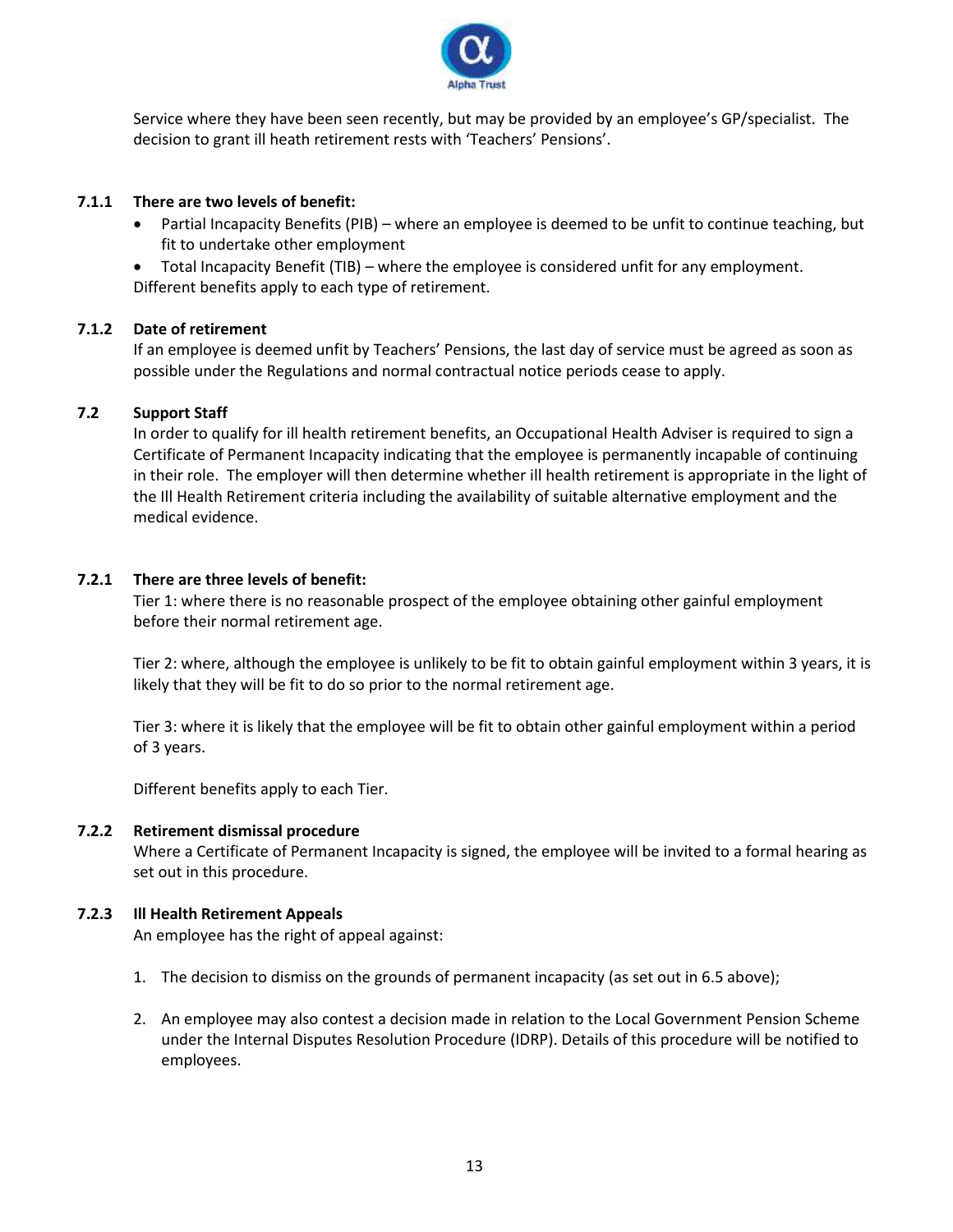

# **Appendix A – Sick Pay allowances**

Details of any entitlement to contractual sick pay are set out in employees' contract of employment. The scale of contractual allowances for full-time staff (pro-rata for part-time staff) is set out below:

# **Teachers National Conditions**

| During the first year of service:                   | Full pay for 25 working days and (after completing four calendar months'<br>service) half pay for 50 working days. |
|-----------------------------------------------------|--------------------------------------------------------------------------------------------------------------------|
| During the second year of service:                  | Full pay for 50 working days and half pay for 50 working days.                                                     |
| During the third year of service:                   | Full pay for 75 working days and half pay for 75 working days.                                                     |
| During the fourth and successive years'<br>service: | Full pay for 100 working days and half pay for 100 working days.                                                   |

*For the purpose of the contractual sick pay scheme, "service" includes all aggregated teaching service.* 

- Sick pay entitlement will start from the beginning of employment by Alpha Trust and is not carried over **from a previous employer.**
- **Continuous employment will apply should staff move to any of the schools within the Alpha Trust**
- If a staff member ends their employment and later re-joins the Trust after a period of more than one week, **they generally do not qualify for continuous service.**

| During the first year of service (up to 4 months'<br>service):           | Full pay for 1 month                             |
|--------------------------------------------------------------------------|--------------------------------------------------|
| During the first year of service (after completing 4<br>months service): | Full pay for 1 month and half pay for 2 months.  |
| During the second year of service:                                       | Full pay for 2 months and half pay for 2 months. |
| During the third year of service:                                        | Full pay for 4 months and half pay for 4 months. |
| During the fourth and fifth year of service:                             | Full pay for 5 months and half pay for 5 months. |
| After 5 years' service:                                                  | Full pay for 6 months and half pay for 6 months. |

#### **Local Government Services staff**

In the case of full sick pay periods; where staff are eligible for Statutory Sick Pay/Incapacity Benefit, this will be included in their contractual sick pay where appropriate.

In the case of half pay periods; sick pay will be an amount equal to half the employees normal earnings (for the relevant period) plus, where eligible, any Statutory Sick Pay/Incapacity Benefit, so long as the total sum does not exceed the employees normal pay.

*For the purpose of the contractual sick pay scheme, "service" refers to continuous service with any public authority to which the Redundancy Payments Modification Order (Local Government) 1983 (as amended) applies. The period for which sick pay will be paid and the rate of sick pay for any period of sickness absence will be calculated by deducting any periods of paid sickness absence during the twelve months immediately before the first day of the absence from the sick pay entitlement set out.*

The sick pay entitlement is calculated based on the length of service the employee has accrued when the sickness absence commenced.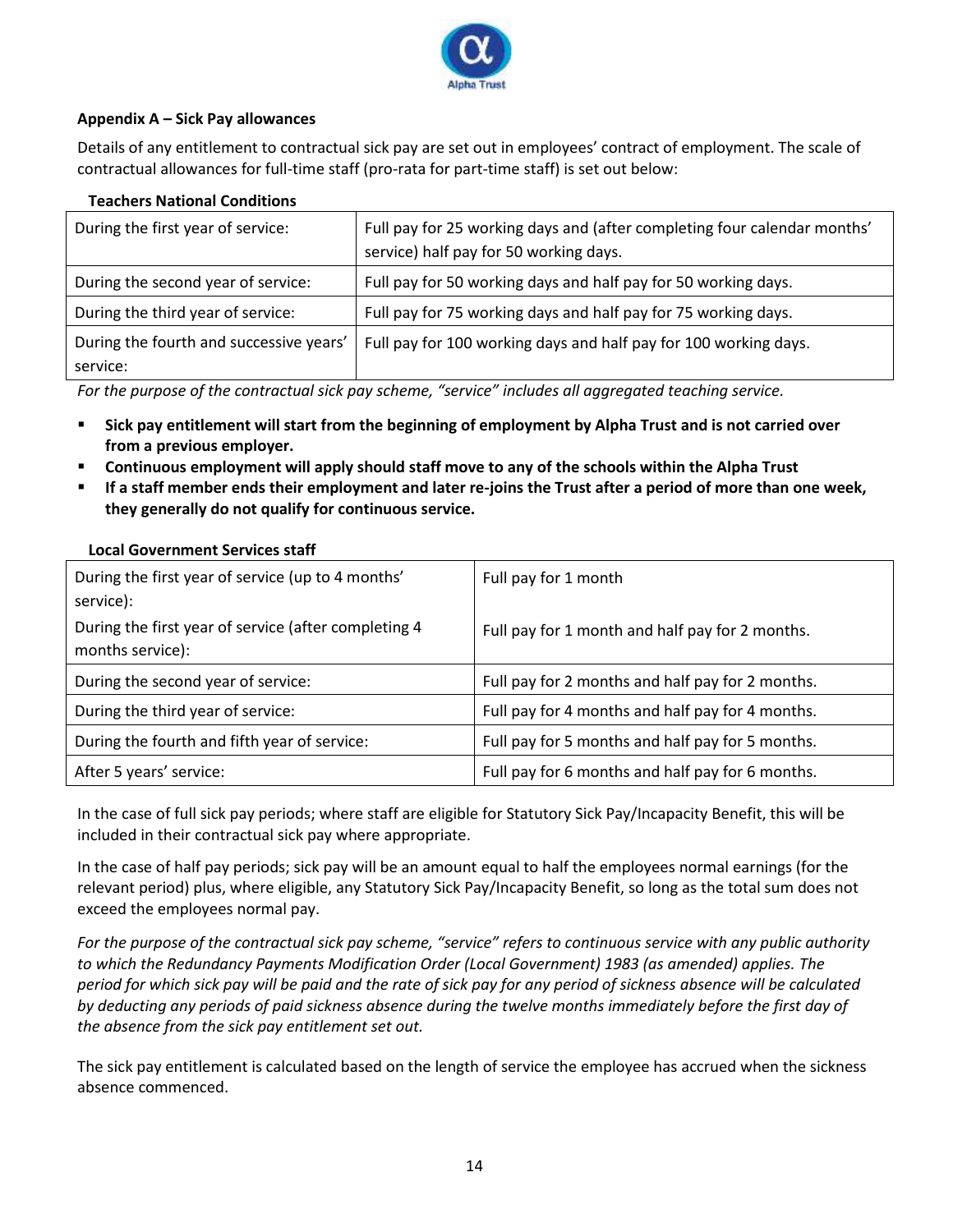

# **Staff on other conditions of service**

Staff on local conditions of service may have an entitlement to contractual sick pay and should refer to their contract of employment.

# **Extensions to sick pay**

The Trust Board will consider any requests for an extension to sick pay on a case by case basis.

# **Pay during phased return**

Where an employee returns on reduced working hours for a limited phased return, they will receive normal pay for the time worked. For any normal hours not worked, contractual sick pay will be paid in accordance with the individual's outstanding sick pay entitlements. If an employee returns to work on their normal hours but carry out partial duties, they will receive full normal pay for the agreed period. Any period of phased return that is connected to the previous period of sickness is considered part of that sickness absence.

# **Accidents at work**

Local Government Conditions - where an employee suffers an accident, injury or assault arising out of, or in the course of employment, they will be paid a sum equivalent to their sick pay entitlement and this period shall not count against their sick pay entitlement.

Where the employee exhausts their injury at work entitlement and are still absent from work due to the injury, then they will receive no further pay. They would however be entitled to sick pay under the sickness scheme if they are absent due to illness at a later date, as long as it does not relate to the same injury at work.

Teachers' National Conditions - where a teacher suffers an accident, injury or assault arising out of, or in the course of employment, they will be entitled to full pay for a period not exceeding 6 calendar months. This period shall not count against their sick pay entitlement. Where the teacher remains absent beyond 6 months, they will then be entitled to their normal sick pay entitlement as determined by their length of service and any previous sickness absence.

# **Third party accident compensation claims**

Where employees are absent as the result of an accident for which damages may be recoverable from a third party, they must inform their line manager as soon as possible. The Trust may recover all or a proportion of the costs of sick pay / accident pay from the damages received by the employee.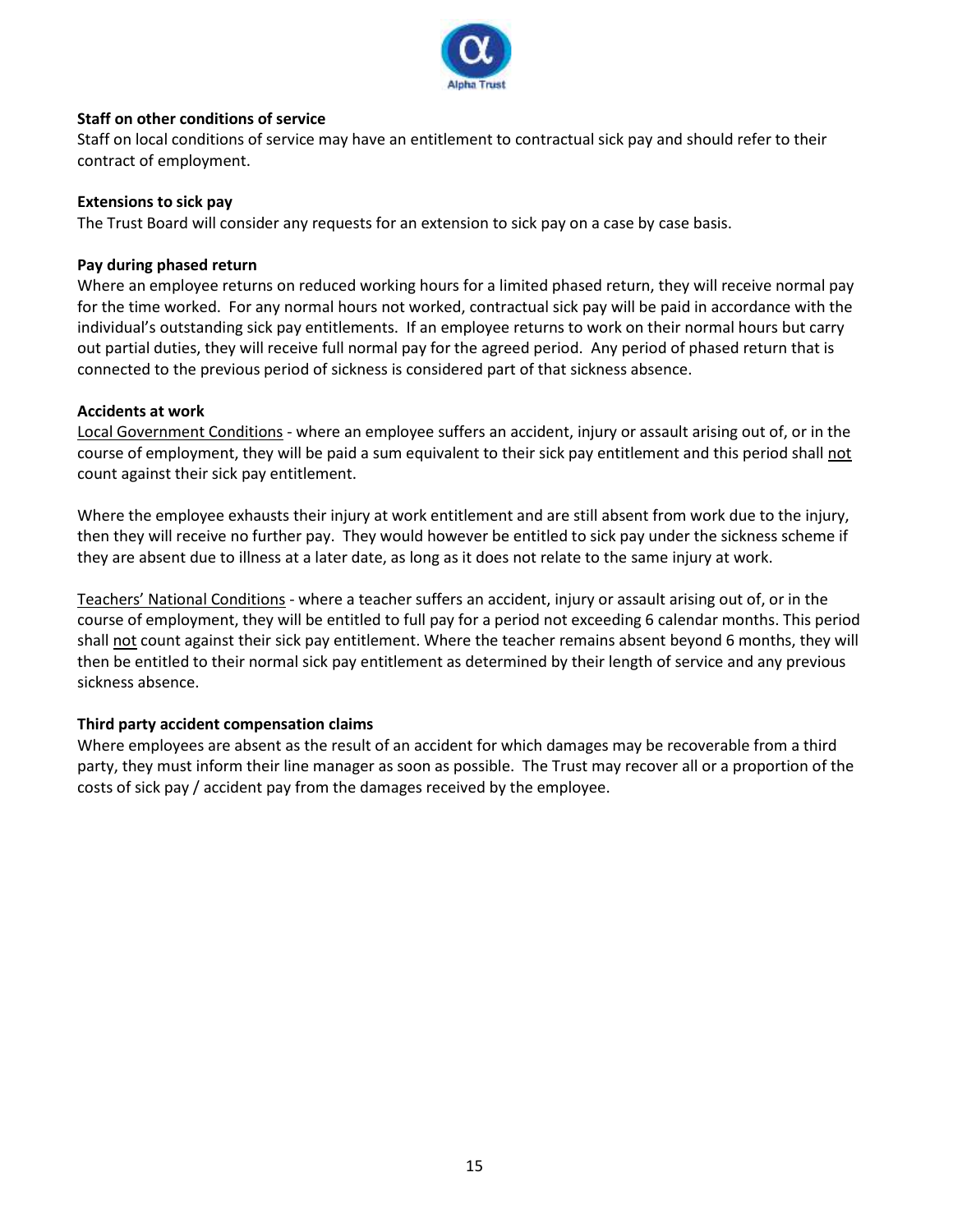

# **Appendix B – Local Academy Procedures: Sickness Absence Reporting**

# **CCHSG - Absence Reporting Procedure**

# *First Day (Please follow 1, 2 and 3)*

- **1.** If you are unable to attend work due to ill-health please ring the school 01206 576973 and leave a message on the school staff absence extension by 07.45, or speak to Mrs Anne Adkinson between 07.30 and 08.00. *Contact should be made by telephone and in person unless there are particular reasons why this is not possible.*
- **2.** *Teaching staff* should also contact their Head of Subject or line manager to inform them of their absence. Teaching staff should email cover work to AAdkinson@cchsg.com, for the time they are absent, with a copy sent to the relevant Head of Subject. Cover should include homework if it is timetabled for that day.

*Support staff* should contact their line manager by 08.30 to let them know they are absent.

**3. All staff** - call and speak to Dawn Frost (Associate Principal) to discuss your absence. DFR is usually available between 07.30 to 08.30 on 07523 909245 or leave a number with Anne Adkinson when you can be called during the day. If DFR is not available, then please ensure you speak to another senior member of staff on your first day of absence.

When contacting the school, staff are responsible for reporting the following information:

- the specific nature of the illness and its likely duration;
- any work matter that needs attention during the absence;
- any duty that needs to be covered,
- the first day of illness;
- if the absence results from an accident at work, this should be reported immediately, together with details as to whom the accident was initially reported.

# *Keeping in touch*

Regular contact must be maintained to inform about progress and likely duration of absence. If you are absent from work for more than one day you will need to keep Anne Adkinson informed so that cover arrangements can be made. You must contact the Associate Principal and/or your line manager again on the **second, fourth** and the **seventh** day if your absence is to continue and let them know of your progress and when you expect to return. If the fourth or seventh day falls on a weekend or a bank holiday you must contact your line manager again on the next possible working day.

# *In order to assist with cover planning, where practicable, teaching staff should give notice of fitness to return to work on the day prior to their return***.**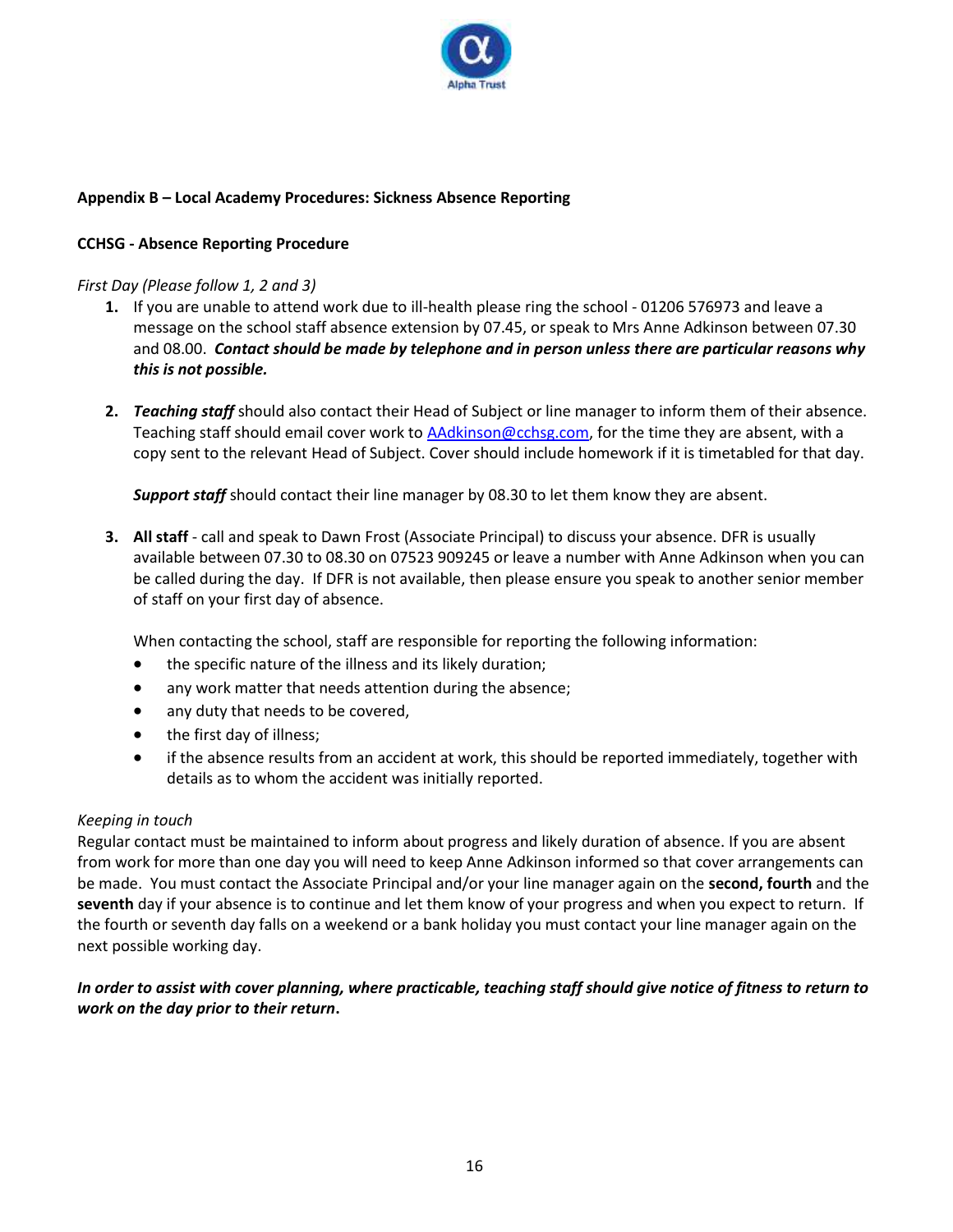

# **TGS - Sickness Absence Reporting**

# **Staff Absence**

- Linda Exley, Executive Principal, and James Mitchell, Head of School, are the only persons who can authorise absence for any reason, medical or otherwise. They have delegated this responsibility in the first instance to Alison Tuckwell, HR Manager.
- Give as much notice as possible of any absence. All staff must complete yellow leave of absence/cover slips, which are available in the staffroom. These should be first discussed with your Line Manager and then given to Alison Tuckwell. Alison Tuckwell has been asked not to accept them if they are not signed.
- If you will be absent because of a course or other professional development, you will need to first complete a yellow (absence) and blue (course request) slip and have the former signed by your line manager before requesting the authorisation from Tessa Bates, Assistant Head (CPD).
- Even if you will be out on an activity that has been approved, you must still complete a yellow request slip. It is the responsibility of the person who will be missing the lessons to complete this. (Please do not assume that someone has done this on your behalf.)
- Staff should complete the same procedure to protect a non-contact lesson to ensure that planned meetings are not disrupted.

If for any reason an activity is cancelled and you will no longer be missing lessons, then it is up to staff to inform the HR Office, with as much notice as possible; if we have booked a supply teacher and they come in, they still have to be paid.

# **If you are unwell and unable to come to work, please follow this procedure:**

# **All Staff**

- Telephone **not text**, Alison Tuckwell at home in the morning between 7.00 am and 7.30 am on 07434 533 027. The phone is not monitored outside of these hours and therefore contact made should be via the main office.
- Let your Line Manager know as soon as possible that you will not be in. It is important that you have their phone number with you at home.
- If your absence is for more than one day, please keep the school informed of your expected date of return by phoning Alison Tuckwell each day. Sometimes you may need to try the number more than once if it is engaged.

# **Teaching Staff only**

- **Cover work**
	- Teaching staff will also need to contact your Subject Leader regarding cover work for your classes**.**
	- You will need to let them know what work you have set, room, class, where they can find the work if it is in school and any other information they may need to know.
	- You will need to complete the school cover lesson plan form and ensure the cover outlines exactly what MUST be completed in the lesson and what COULD be in terms of expectations.
	- **All information regarding your lessons must be emailed to your Subject Leader and [cover@gilberd.com](mailto:cover@gilberd.com)**.

# **When you return to work**

After any absence that has not been authorised in advance, you will be required to have a meeting with your Line Manager. This should ideally take place on the day of return and is the responsibility of the person returning to arrange a mutually convenient time to do this. During this meeting a 'return to work' form will be completed. These are available in the staff room.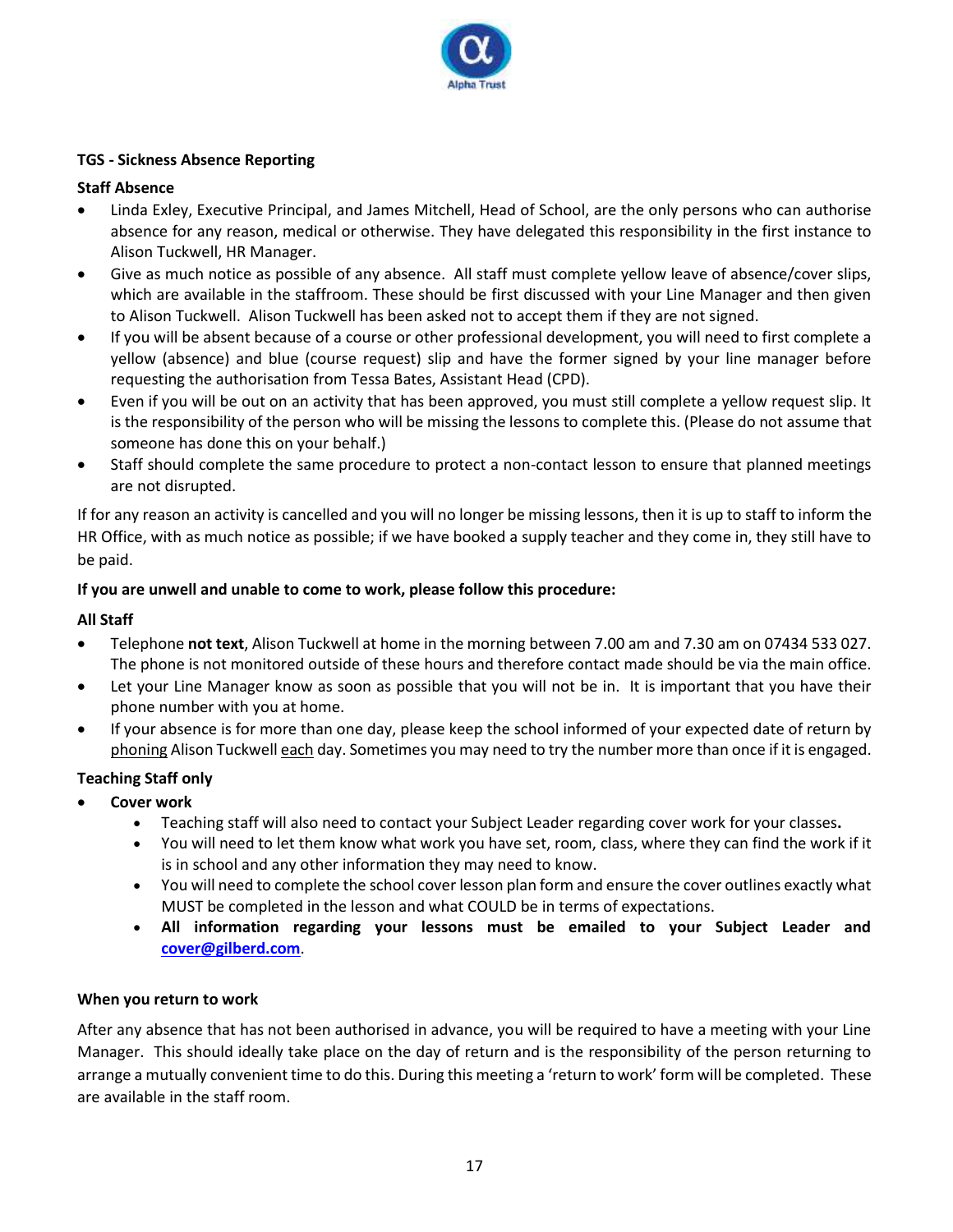

# **MHS**

The employee must make contact with the Director of Operations no later than 7.30am on the first day of the absence. Contact should be by the employee themselves by telephone unless there are particular reasons why this is not possible.

Absence through illness should be notified to the Director of Operations as soon as possible, but by 7.30am at the latest. You must phone, not just email:

| Director of Operations | 01206 399624            | csinclair@manningtreehigh.com |
|------------------------|-------------------------|-------------------------------|
| School                 | 01206392852 (after 8am) | School@manningtreehigh.com    |

If the member of staff is well enough, work should be supplied. If no work arrives it is the responsibility of the HoD and staff in the department to provide work. Departments should have contingency arrangements for such situations. If the member of staff is on duty they should also let their duty leader know. If the member of staff is aware that the absence will last at least 6 school days, the school should be notified immediately. If no message is received before 3.00p.m. on the fifth day of absence, supply cover will be organised for the following day and this pattern will continue until advance notification of return is received. It is also important that your intended return to work is reported to the Director of Operations the night before.

# **Return after illness**

It is equally important that the intended return of any teacher after 3 days absence, is communicated to the school by 3.00 p.m. the day before, or for absences less than that by 7.30a.m. on the day of return. Staff returning after illness should see HR Administrator during the course of the day when they return to work. Please also refer to the Staff Absence policy.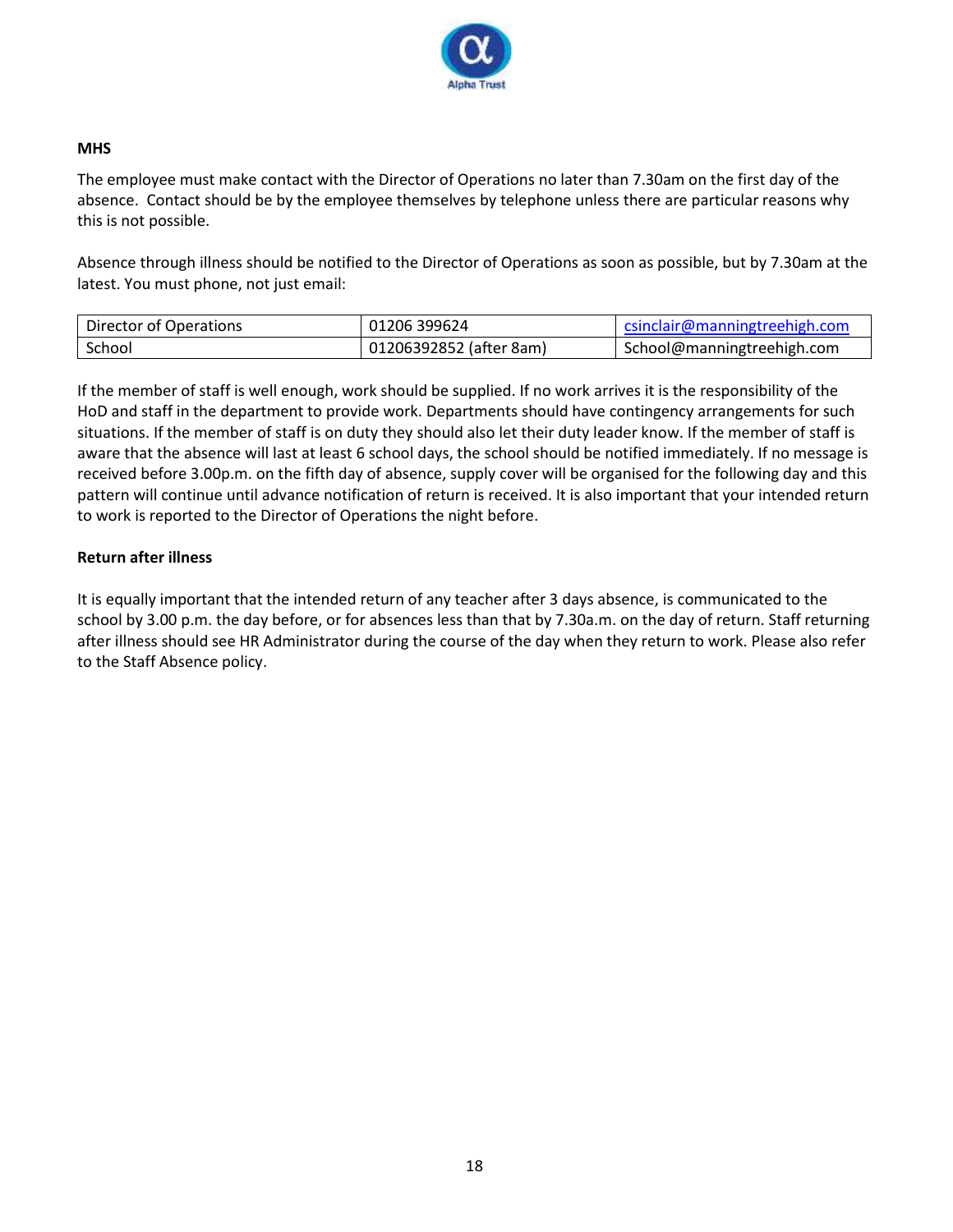# **HFPS - Absence Reporting Procedure**

#### **First Day**

If you are unable to attend work due to ill-health, please contact your line manager as early as possible in the day to let them know. Please make contact by phone call and not by email.

Teachers – should contact the Headteacher or Deputy Headteacher before 7:30am

Learning Support Assistants – should contact the SENCO as early as possible

Other support staff – should contact the School Business Manager as early as possible.

The office is staffed from 8:00am so contact can be made on 01206 577430 after that time.

When contacting the school, please provide the following information:

- the specific nature of the illness and its likely duration;
- any work matter that needs attention during the absence;
- any duty that needs to be covered,
- the first day of illness;
- if the absence results from an accident at work, this should be reported immediately, together with details as to whom the accident was initially reported.

# **Keeping in touch**

Please maintain regular contact with your line manager to inform them about your progress and the likely duration of your absence. For teaching staff, please provide an update at the end of your first day of absence so that cover arrangements for the following day can be made if necessary.